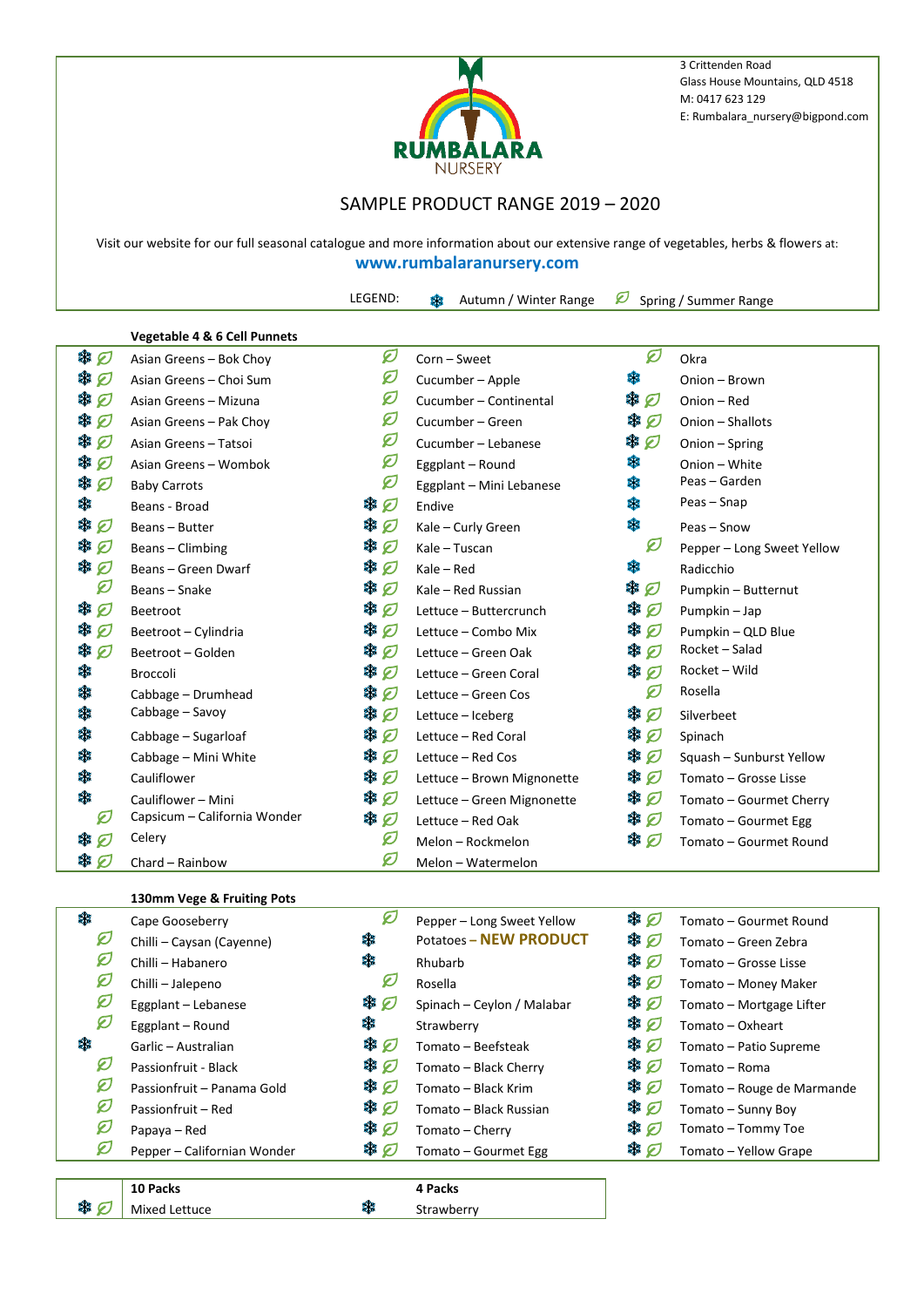**130mm Premium Herb Pots** Fennel – Bulbing  $\bigotimes$  Rue 串 口 Basil – Greek 鏶 ● の Basil – Lemon 攤 Fennel – Bronze Sage Sage 串口 Basil – Opal  $\circledast$   $\circledast$  Lemon Balm  $\circledast$  Sage – Golden 串口 Basil – Sweet  $\bigotimes^{\text{dR}} \mathcal{D}$  Lemon Grass  $\bigotimes^{\text{dR}} \mathcal{D}$  Sage – Pineapple 串口 Basil – Thai  $\bigotimes_{\mathbb{Z}} \mathbb{Z}$  Lovage Lovage  $\bigotimes_{\mathbb{Z}}$  Sage – Pineapple Variegated Bergamot Marjoram - Sweet Sage – Purple 串口 串口 Bergamot – Lemon  $\circledast$  Meadowsweet  $\circledast$  Salad Burnett Borage Mint Salad Herbs – Mizuna Brahmi Mint – Apple Salad Herbs – Salad Rocket 串口 Carraway Mint – Chocolate Salad Herbs – Wild Rocket Cat Grass Summer Savory 串口 串口 Catmint  $\circledast \hspace{-.05in} \mathscr{D}$  Mint - Moroccan  $\circledast \mathscr{D}$  Sorrel – Green 串口 Catnip  $\circledast$   $\circledast$  Mint – Peppermint  $\circledast$  Sorrel – Red Chamomile – German  $\circledast$   $\circledast$  Mint – Pineapple  $\circledast$  Stevia 串口 Chamomile – Roman Mint – Spearmint Mint – Spearmint Minimum → Tansy 串口 串口 Chervil **South South Allen State State Mint** – Vietnamese **Tarragon - Mexican** State Tarragon - Mexican 串口 Chives – Garlic **Solution Section Section** Mugwort **Section Section** Section Section Section Section Section Section Section Section Section Section Section Section Section Section Section Section Section Section Section 串口 Chives – Onion  $\circledast$   $\circledast$  Oregano  $\circledast$  Thyme – Lemon 串口 Comfrey Oregano – Greek Thyme – Lemon Variegated 串口 Coriander Oregano – Hot & Spicy Thyme – Orange Cress – Land Cress **Parsley – Curly Club** Parsley – Curly **Parsley – Curly Parsley – Curly Parsley – Curly Parsley – Curly Parsley – Curly Parsley – Curly Parsley – Curly 2008** 串口 串口 Cress – Watercress  $\circledast$  Parsley – Italian  $\circledast$  Watercress 串口 Dill Pennyroyal Wormwood 串口 Dogbane Purslane Yarrow **180mm Platinum Herb Pots** Ø Basil – Duo Dill Parsley – Italian \* 口 黵 Fennel Sage **Sage** Basil – Greek \* 口 **\***  $\bigotimes$  Kale – Tuscan Salad Herbs – Mizuna \* 0 Catgrass Care – Salad Herbs – Salad Rocket (Catgrass Salad Herbs – Salad Rocket Chives – Garlic Music Salad Herbs – Water Cress Community (Chives – Garlic Music Salad Herbs – Water Cress Music Salad Herbs – Water Cress Mu Chives – Garlic Mint Salad Herbs – Water Cress ₩ 0 樂口 Chives – Onion Oregano Spinach – Perpetual 樂口 Coriander **A**  $\mathcal{P}$  Parsley – Curly **S**  $\mathcal{P}$  Thyme **100mm Budget Herb Pots** 串口 Basil – Greek **Show State State State State State State State State State State State State State State State S** Basil – Purple **According to Parsley – Coriander** Parsley – Curly example and the According of the Parsley – Curly Ø ● の Basil – Sweet  $\bigotimes$  Dill Dill Dill  $\bigotimes$  Parsley – Italian 串口 鱳 Fennel Sage **Sage** Catgrass <br>
Chives – Garlic またり 串口 Chives – Garlic **Alternative Strategy** Mint Thyme **6 Pack Herbs** ※ 口 Catpack  $\circledast$  Mixed popular herbs **6 Cell Herb Punnets** ※ の Basil – Greek Cat Grass Oregano Basil – Lemon  $\circledast\hspace{-.6cm}/\;\!\!\!\!\!\!\!\circledast$   $\bullet$  Chives – Garlic  $\circledast\hspace{-.6cm}/\;\;\;\circledast$  Parsley – Curly Ø Basil – Opal  $\bigotimes$   $\bigotimes$  Chives – Onion  $\bigotimes$  Parsley – Italian Ø ※ 口 Basil – Sweet  $\circledast$   $\circledast$  Coriander  $\circledast$  Sage Ø Basil – Thai Dill Thyme **130mm Premium Herb Pots – NEW PRODUCT RANGE!** Lemon Verbena **Rosemary Savor** ※ 0